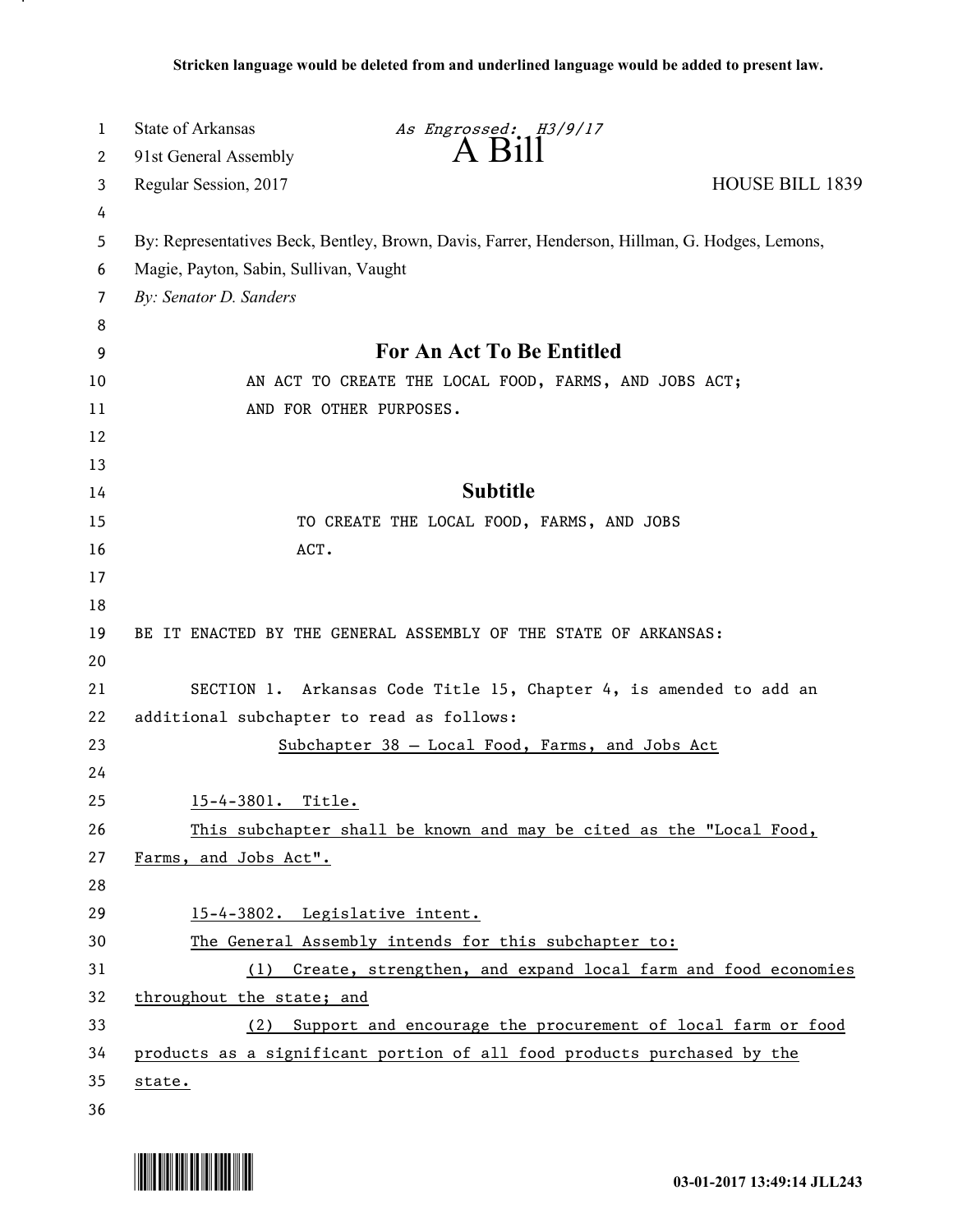| 1  | 15-4-3803. Definitions.                                                         |
|----|---------------------------------------------------------------------------------|
| 2  | As used in this subchapter:                                                     |
| 3  | $(1)$ (A) "Agency" means an entity that:                                        |
| 4  | (i) Is funded in whole or in part by the state; and                             |
| 5  | (ii) Receives at least twenty-five thousand dollars                             |
| 6  | (\$25,000) a year from the state for the purchase of food products.             |
| 7  | "Agency" includes without limitation a:<br>(B)                                  |
| 8  | Institution of higher education;<br>(i)                                         |
| 9  | (ii)<br>Child care facility;                                                    |
| 10 | (iii) State park;                                                               |
| 11 | After-school program;<br>(iv)                                                   |
| 12 | (v) Hospital;                                                                   |
| 13 | (vi) State agency or other entity of the state; and                             |
| 14 | (vii) Contractor operating an on-campus cafeteria                               |
| 15 | for any of the entities stated in subdivision $(l)(B)(i)-(vi)$ of this section; |
| 16 | (2) "Food product" means a substance, whether in liquid,                        |
| 17 | concentrated, solid, frozen, dried, or dehydrated form, that is sold for        |
| 18 | ingestion or chewing by humans and is consumed for its taste or nutritional     |
| 19 | value; and                                                                      |
| 20 | "Local farm or food products" means food products that are<br>(3)               |
| 21 | grown in Arkansas or packaged and processed in Arkansas, or both.               |
| 22 |                                                                                 |
| 23 | 15-4-3804. Procurement goal - Preference.                                       |
| 24 | $(a)(1)$ For the fiscal year 2018, each agency shall make it a goal to          |
| 25 | ensure that ten percent (10%) of the amount budgeted for the agency's           |
| 26 | purchases of food products is spent on local farm or food products.             |
| 27 | (2) For fiscal years beginning on and after July 1, 2018, each                  |
| 28 | agency shall make it a goal to ensure that twenty percent (20%) of the amount   |
| 29 | budgeted for the agency's purchases of food products is spent on local farm     |
| 30 | or food products.                                                               |
| 31 | In awarding a contract for the purchase of food products, an<br>(b)             |
| 32 | agency shall give preference to a provider of local farm or food products       |
| 33 | when:                                                                           |
| 34 | The contract is to be awarded to the lowest bidder;<br>(1)                      |
| 35 | A responsible and responsive bidder that is a provider of<br>(2)                |
| 36 | local farm or food products submits a bid that does not exceed the lowest bid   |

03-01-2017 13:49:14 JLL243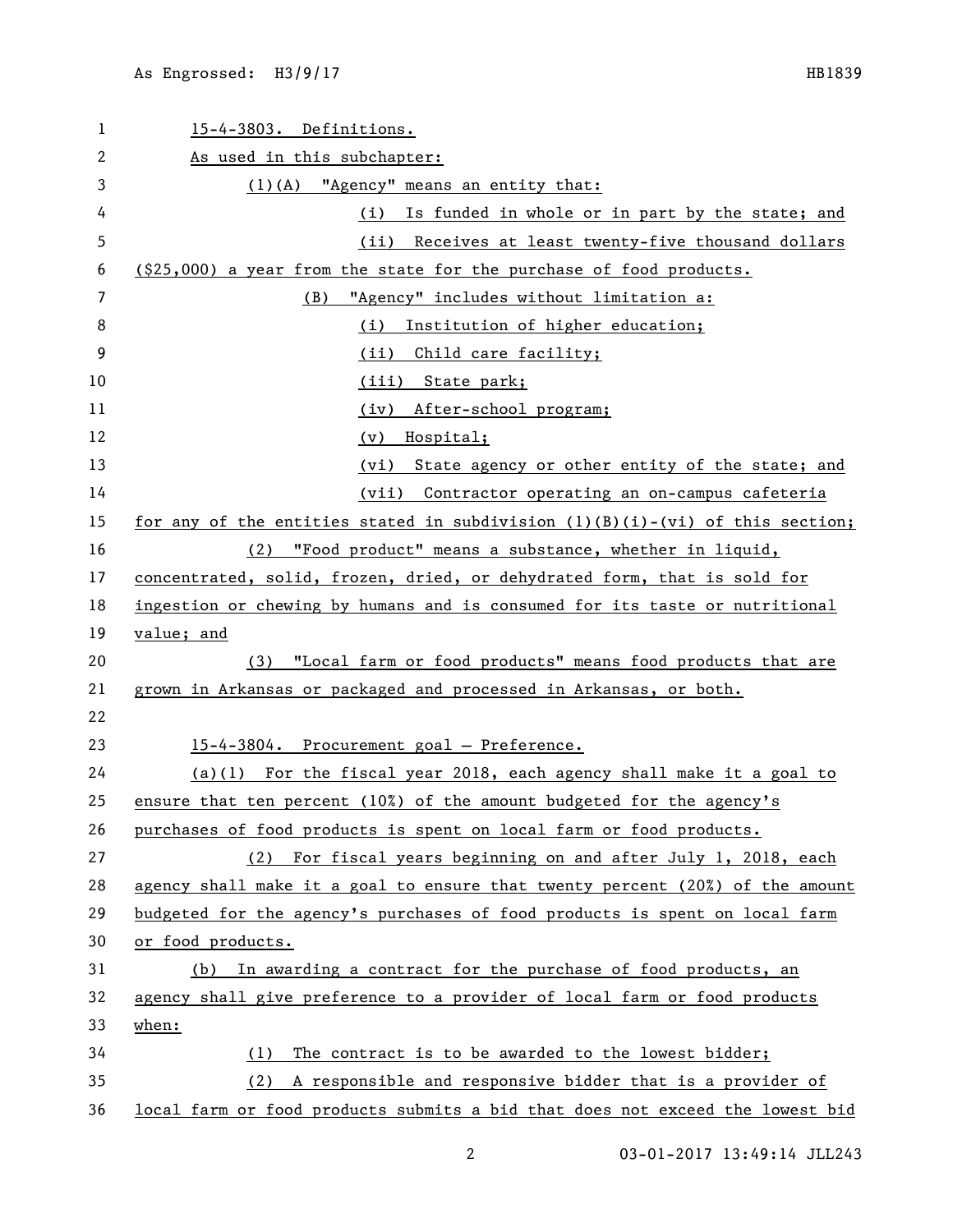As Engrossed: H3/9/17 HB1839

| 1  | by more than ten percent (10%); and                                          |
|----|------------------------------------------------------------------------------|
| 2  | The responsible and responsive bidder submitting the lowest<br>(3)           |
| 3  | bid is not a provider of local farm or food products.                        |
| 4  | (c) Each agency shall:                                                       |
| 5  | Identify the percentage of funds spent on local farm or food<br>(1)          |
| 6  | products purchased for fiscal year 2017 to establish a baseline; and         |
| 7  | (2) Develop a system for tracking and reporting purchases of                 |
| 8  | local farm or food products each fiscal year.                                |
| 9  | This section does not require an agency to use any specific<br>(d)           |
| 10 | procurement method for obtaining food products.                              |
| 11 |                                                                              |
| 12 | 15-4-3805. Reporting requirements.                                           |
| 13 | (a) By October 1 of each year, an agency shall submit a compliance           |
| 14 | report to the Bureau of Legislative Research stating:                        |
| 15 | (1) The name of the agency;                                                  |
| 16 | (2) A policy statement signed by the executive head of the                   |
| 17 | agency expressing a commitment to complying with this subchapter;            |
| 18 | The name of the person in the agency who is responsible for<br>(3)           |
| 19 | developing and administering the compliance report required under this       |
| 20 | section;                                                                     |
| 21 | The manner in which the agency intends to reach the<br>(4)                   |
| 22 | procurement goals stated in this subchapter;                                 |
| 23 | (5) The dollar value of the contracts the agency awarded to                  |
| 24 | providers of local farm or food products in the previous fiscal year; and    |
| 25 | (6) The percentage of the total dollar value of contracts the                |
| 26 | agency awarded for purchases of food products that were awarded to providers |
| 27 | of local farm or food products.                                              |
| 28 | (b) By December 31 of each year, the bureau shall:                           |
| 29 | (1) Prepare a report compiling the information received under                |
| 30 | subsection (a) of this section; and                                          |
| 31 | Make the report required under this subsection available to<br>(2)           |
| 32 | the Governor and the cochairs of Legislative Council or, if the General      |
| 33 | Assembly is in session, the cochairs of the Joint Budget Committee.          |
| 34 |                                                                              |
| 35 | 15-4-3806. Promotion.                                                        |
| 36 | (a) The Arkansas Agriculture Department may use its internet resources       |

3 03-01-2017 13:49:14 JLL243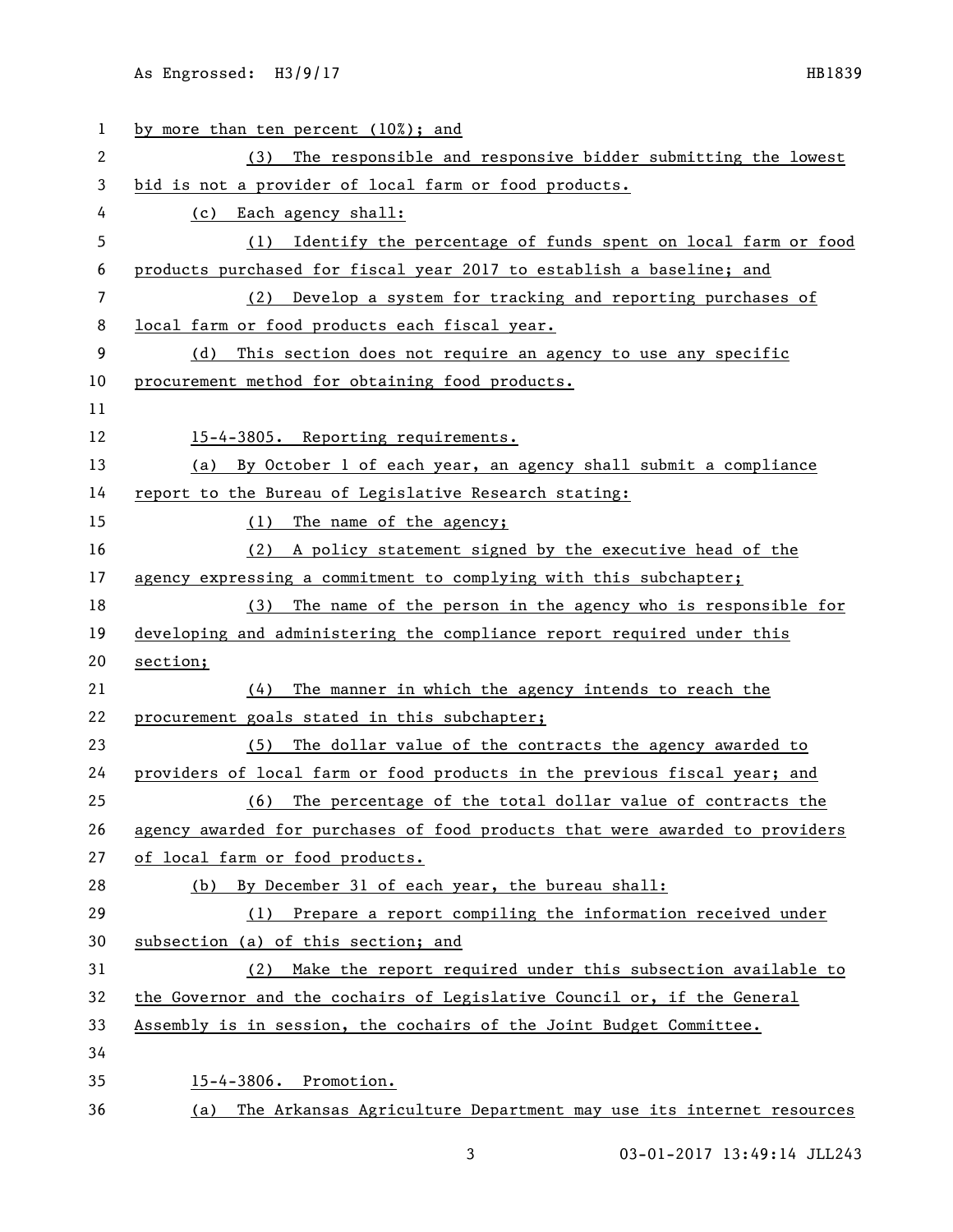| 1  | to:                                                                           |
|----|-------------------------------------------------------------------------------|
| 2  | Promote, create, and expand local farm and food economies in<br>(1)           |
| 3  | this state;                                                                   |
| 4  | Maintain a list of local farm or food products and the<br>(2)                 |
| 5  | providers of local farm or food products; and                                 |
| 6  | Facilitate compliance with this subchapter.<br>(3)                            |
| 7  | (b)(1) The Arkansas Agriculture Department shall establish a program          |
| 8  | coordinator position, which shall be responsible for developing partnerships  |
| 9  | among vendors, agencies, and providers of local farm or food products to      |
| 10 | support the goals of this subchapter.                                         |
| 11 | The program coordinator shall:<br>(2)                                         |
| 12 | Provide support and assistance to providers of local<br>(A)                   |
| 13 | farm or food products that wish to compete for a contract with an agency by:  |
| 14 | Assisting the provider of local farm or food<br>(i)                           |
| 15 | products in developing a business plan;                                       |
| 16 | Working with distribution representatives; and<br>(ii)                        |
| 17 | (iii) Using available resources, including without                            |
| 18 | limitation agencies and other public and private entities;                    |
| 19 | Be a resource for agencies to use to assist in<br>(B)                         |
| 20 | tracking and reporting their progress in satisfying the procurement goals     |
| 21 | stated in this subchapter;                                                    |
| 22 | Be a liaison between agencies and providers of local<br>(C)                   |
| 23 | farm or food products to facilitate access to local farm or food products;    |
| 24 | Encourage and facilitate involvement and participation<br>(D)                 |
| 25 | in the Farm to School Program administered by the United States Department of |
| 26 | Agriculture by working with providers of local farm or food products,         |
| 27 | vendors, and distributors to assess the need for and availability of local    |
| 28 | farm and food products; and                                                   |
| 29 | Cooperate with the Arkansas Agriculture Department and<br>(E)                 |
| 30 | providers of local farm or food products to promote, encourage, and increase  |
| 31 | participation in the Arkansas Grown program administered by the Arkansas      |
| 32 | Agriculture Department.                                                       |
| 33 |                                                                               |
| 34 | 15-4-3807. Relationship to federal law.                                       |
| 35 | If this subchapter conflicts with federal law pertaining to a<br>(a)          |
| 36 | federal aid program, the conflicting provision or provisions of this          |

4 03-01-2017 13:49:14 JLL243